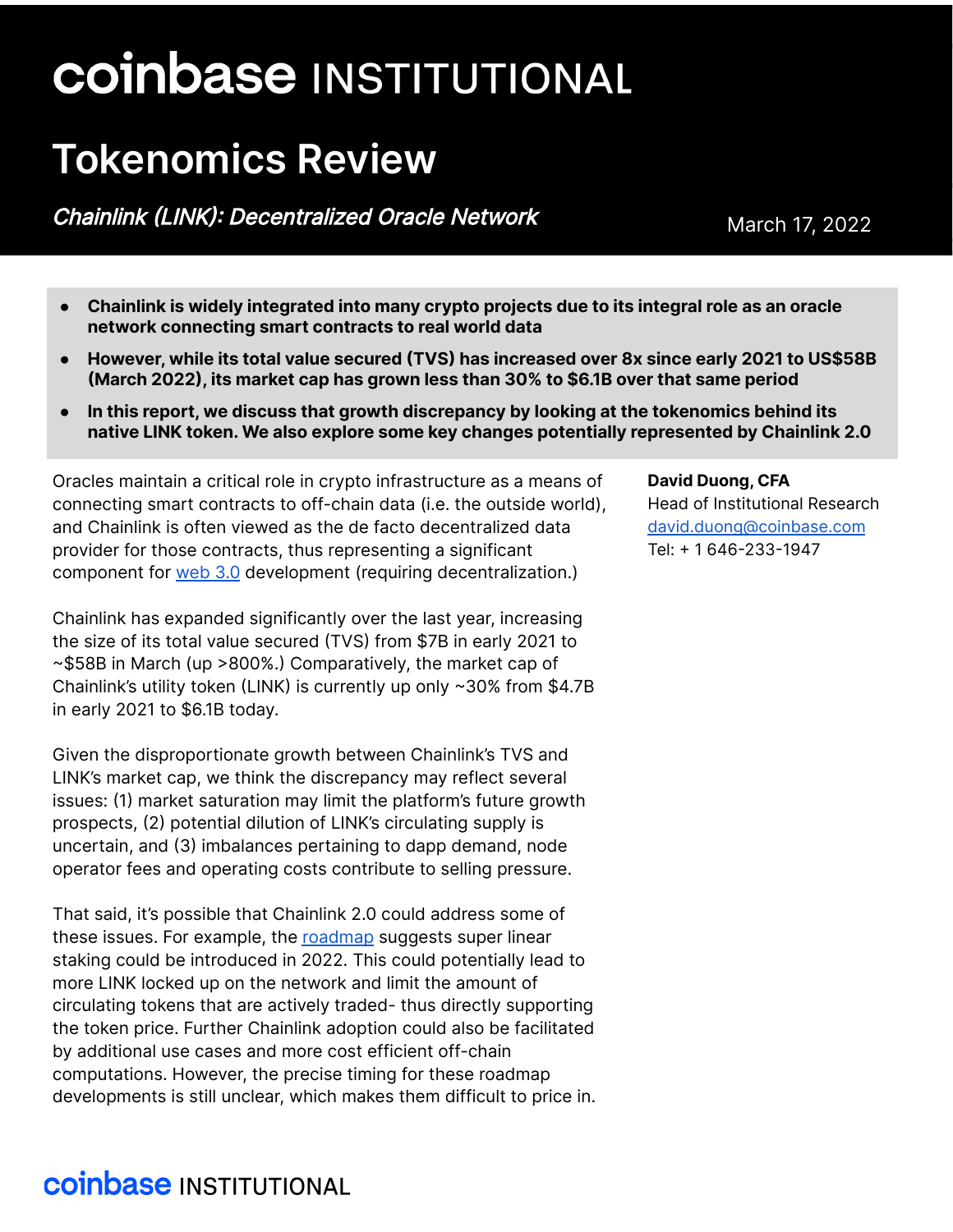#### **Background**

Chainlink was the first decentralized oracle network that allowed smart contracts to securely connect to external (off-chain) data. To oversimplify the [workflow](https://research.chain.link/whitepaper-v1.pdf), Chainlink allows someone purchasing its services to specify (1) a query and (2) the number of oracles needed to fulfill that query, among other details. This is all written into a service level agreement (SLA), and an order-matching process then selects the oracles required to execute the services written into the SLA (note that the node [operators](https://blog.chain.link/what-is-a-chainlink-node-operator/) retrieving the data may not necessarily be the data providers themselves.)

The process is more complicated than that, insofar as Chainlink also checks the track records of oracle providers and aggregates information in such a way to ensure validated data. Moreover, the services provided by Chainlink are expanding, currently including but not limited to:

- data feeds (such as pricing data for digital assets) which are regularly updated and make up the bulk of the requests,
- offchain API / data sources,
- verifiable randomness functions (VRF) used for random number generation in gaming, betting markets and dynamic NFTs ([version](https://blog.chain.link/vrf-v2-mainnet-launch/) 2 was launched on February 16),
- proof of reserves used to verify stablecoin and cross-chain (i.e. wrapped tokens) holdings off chain,
- a Keeper [network](https://docs.chain.link/docs/chainlink-keepers/introduction/) that helps dapp developers automate smart contract transactions that require off-chain input

That breakdown can make tracking the economic incentives driving the framework between buyers (dapp developers for example) and sellers (node operators) particularly challenging. Adding to the complexity of tracking rewards is that Chainlink also runs on multiple [blockchains](https://data.chain.link/) and layer-2s including Ethereum, Polygon and Binance Smart Chain, to name a few.

#### **Monetary policy**

All LINK tokens (1B total) were issued in September 2017 at inception, which is to say that there is a finite supply of these tokens – contributing to its scarcity value. At launch, 35% of LINK tokens were sold, establishing an initial circulating supply of 350M, which has since grown to 467M. Another 30% (300M LINK tokens) were allocated to LINK's parent company (SmartContract.com) and have likely been reduced since then to around 183M (as these tokens were spent on hiring, operations and development.)

The last 35% (350M tokens) are held in reserve to pay incentive rewards to network participants like node operators. So far, it doesn't seem as if these reserves have yet been tapped, as Etherscan shows no significant change in the balance of the wallet [address](https://etherscan.io/token/0x514910771af9ca656af840dff83e8264ecf986ca?a=0x98c63b7b319dfbdf3d811530f2ab9dfe4983af9d) pointing to these holdings.

Overall, we have seen LINK's circulating supply grow at an average pace of around 1.4% per month (see chart 1.) Note that circulating supply growth over the last three months has been limited, reflecting similar lower activity observed elsewhere in the crypto universe.





Source: TradingView and CoinGecko.

This brings the market cap of LINK to around \$6.1B, up from \$4.7B in early 2021, an increase of less than 30% (though this doesn't tell the whole

## **COINDASE INSTITUTIONAL**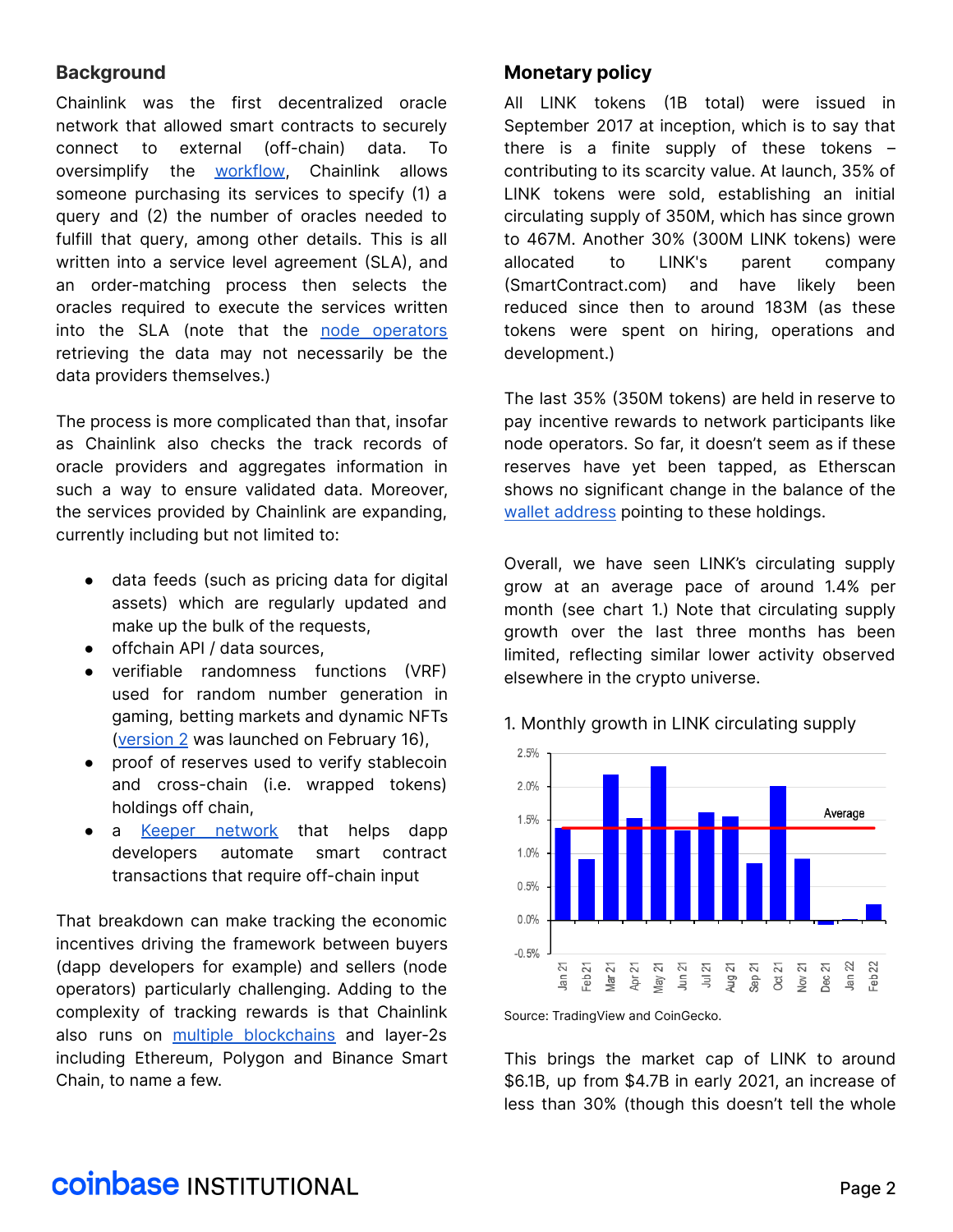story about the market volatility over that period of time - see chart 2.) But comparatively, we saw the market cap increase 6.5x in 2020. The token's fully diluted market cap is currently ~2.1x higher at \$12.9B which suggests there is still a large amount of LINK supply that can be released to the market in the future. Most importantly, it's still unclear if, when or how the 350M tokens held in reserve could enter the circulating supply, and we think that potential dilution may be a factor in the token's speculative discount.

#### 60  $\infty$ Market cap US\$ 50 Fully diluted market cap 40 30 20  $10$  $\mathbf 0$ 2019 2020 2018 2021 2022

#### 2. LINK market cap vs fully diluted market cap

#### **Inconsistency with TVS growth**

Meanwhile, Chainlink has expanded significantly over the last year, increasing the size of its total value secured (TVS) from \$7B in early 2021 to ~\$58B as of March 15, 2022 (up >800%). (Note that this is down from \$75B in [November](https://chainlinktoday.com/chainlink-announces-its-total-value-secured-tvs-is-now-over-75-billion/) 2021, but that could reflect the overall weaker performance of the crypto asset class since that time. For example, lower gas fees on Ethereum's base layer hints at less DeFi/dapp activity in recent months.) Comparatively, the growth rate in 2020 was over 23x as the TVS climbed from \$254M to \$6.3B over the course of that year.

Among the total value secured by all oracles, Chainlink represents 54% of all activity, a position that it has been able to maintain since late 2020, despite the increase of internal oracle sources in 2H21. This may be a clue as to why we haven't seen a commensurate growth in the value of LINK even as demand for Chainlink's data and services has grown more than eight-fold. Chainlink's share of the layer-1/layer-2/dapps space appears to have [plateaued](https://defillama.com/oracles) over the last 17 months. Future growth may therefore depend more on the growth of the crypto space itself rather than the partnerships that drove Chainlink's initial growth phase.

#### 3. Chainlink represents 54% of all TVS



Source: DeFiLlama.

Also, prices for services rendered by Chainlink are variable - set by the node operators and paid by requesters (buyers). But requesters would also be responsible for any transaction fees on the blockchain(s) they're using, and depending on the underlying blockchain, that adds to the expenses on the requester side. This raises the question of how much decentralization is required for these projects' corresponding data layers to justify the fees they would pay.

Such considerations can affect the balance between supply and demand, acting as a limiting factor on the prices that node operators can theoretically charge. As such, we think these services can seem more like a public good than a source of revenue which would qualify the selling pressure on the part of node operators in order to offset operating expenditures.

## **COINDASE INSTITUTIONAL**

Source: TradingView and Coinbase.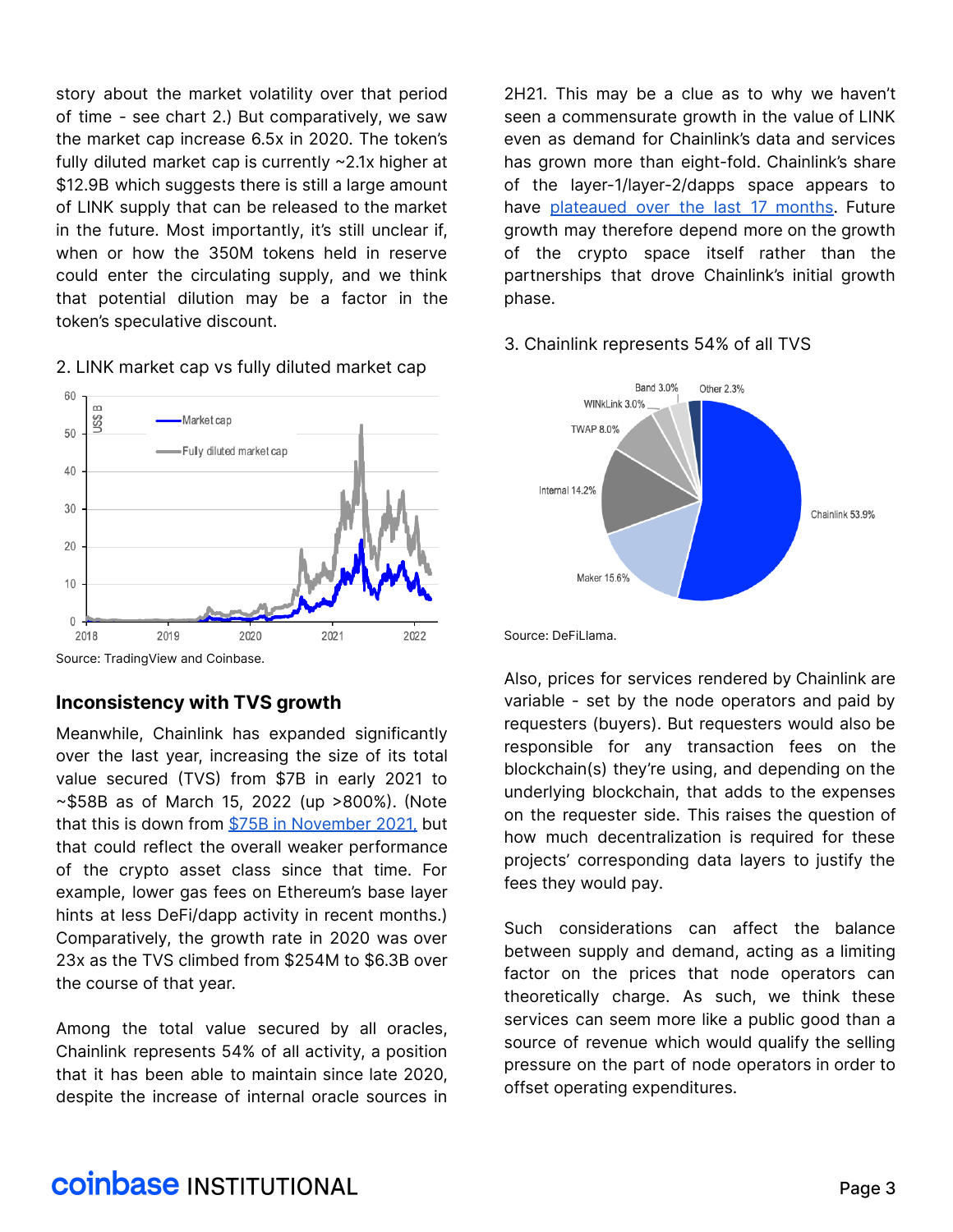#### **Chainlink's future**

Some of these issues could be resolved by [Chainlink](https://chain.link/whitepaper) 2.0, a multi-year effort to enhance the current project's capabilities. The foundation of this plan is to create a platform of multiple interoperating decentralized oracle networks (DONs) to service hybrid smart contracts. This framework could theoretically accommodate persistent services for longer-lived relationships, with programs that can run continuously (executables) calling on adapters that retrieve off-chain data. The intent is that dapps would interact with multiple DONs which would manage the off-chain computational layer for these smart contracts in a secure and cost efficient manner, creating new use cases for its services.

The roadmap also indicates that super linear staking could be available on Chainlink as early as this year, according to co-founder Sergey Nazarov's [presentation](https://www.youtube.com/watch?v=YShbzR7mlog) from January 1. While the focus of this new staking model is primarily security, the redesign aligns economic incentives according to (1) node reputation and (2) the size of node operators' deposited stake, which acts as a security guarantee for purchasers of Chainlink services. Similar to how staking works on proof-of-stake blockchains, node operators who stake more get access to more transaction opportunities and thus more rewards.

Moreover, this opens the door to individuals or pools being able to delegate or lend LINK to node operators to provide collateral and thus get a portion of the rewards. This could lead to more LINK being locked up and help resolve some of the issues we mentioned earlier, as staking and delegating tokens could limit the risk of LINK supply dilution as well as realign some of the fee imbalances that currently contribute to selling pressure.

#### **Conclusion**

The exact schedule of Chainlink 2.0 is still unclear however, which makes it difficult to price in these potential developments, particularly when it comes to growth. Chainlink already maintains a high market share of the total value secured across the crypto universe, so it seems unlikely that we will see the same level of growth observed over the last two years. Conceptually too, some of the innovations described by the Chainlink 2.0 white paper seem to be contingent on future crypto project developments that may or may not materialize. Nevertheless, the introduction of super linear staking could represent an important inflection point for LINK's tokenomics, which will be worth following this year.

## **COINDASE INSTITUTIONAL**